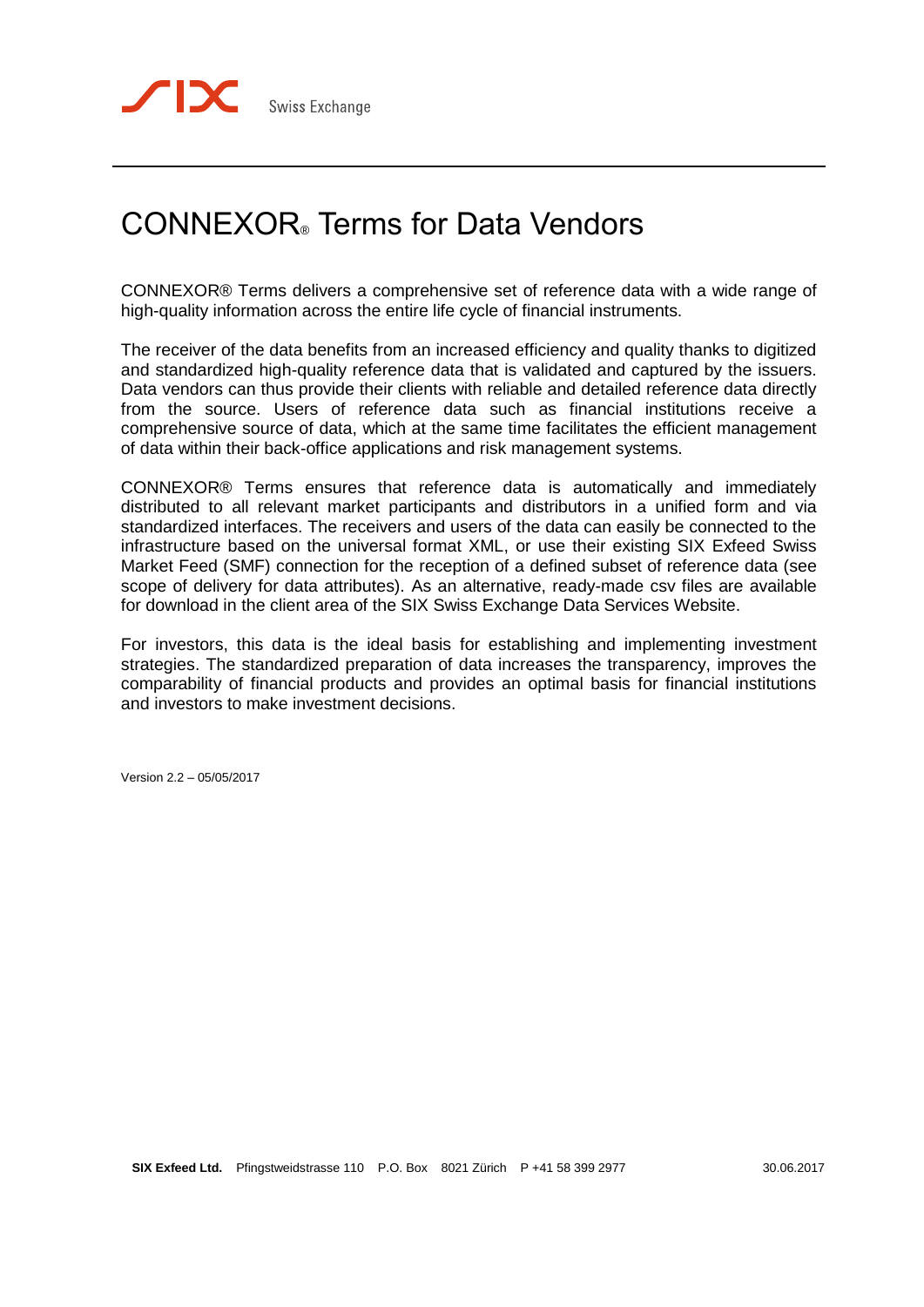# CONNEXOR® Price List appurtenant to Addendum 4 - SIX Exfeed Fees

For the reception and distribution of reference data, described on the **CONNEXOR Website** and in section D, Reference Data Service (RDS) of the SIX Exfeed price list, **effective from 12.11.2012**.

Table of Contents

- **A** Base Fees
- **B** End User Fees
- **C** Enterprise Licenses
- **D** Primary Market
- **E** Media Page
- **F** Market Report
- **G** Product Report

#### **A Base Fees**

Base Fees are applicable for SIX Exfeed Vendors and other direct access customers.

#### **Technical Connection Fee:** CHE DESCRIPTION CHE per annum

Per XML live connection – CONNEXOR® Terms  $50,000.00^{(1)}/100,000.00^{(2)}$ Per CSV connection – Subset of CONNEXOR® Terms data (Access via the Data Services Client Area of the SIX Swiss Exchange Website)

#### **Customized Feeds:** CHE one-time

Individual feed development / changes to custom feeds Upon request

#### **B End User Fees**

#### **SIX Swiss Exchange - Structured Products (SSX SP)**(3)

The fee liability for reference data equally applies if used with delayed (15") or end of day (eod) market data, except for the 5 free attributes mentioned below. Depending on the depth of reference data, the fee per end user differs. Please see separate document for scope of delivery of SMF and CONNEXOR attributes.

|                                                                                                         | CHF per annum/month          |                                                                           |  |
|---------------------------------------------------------------------------------------------------------|------------------------------|---------------------------------------------------------------------------|--|
| Provided depth of reference data                                                                        | Market data delayed / EOD    | Market data real-time                                                     |  |
| Free attributes $(4)$<br><b>SMF</b> attributes                                                          | Free of charge<br>36,00/3,00 | Basic Access Pros: 174,00/14.50<br>Advanced Access Pros: 252.00/21.00     |  |
| (subset of CONNEXOR® Terms data)<br>Full data set<br>(only available via CONNEXOR® Terms XML interface) | 60.00/5.00                   | Basic Access Non-Pros: 72.00/6.00<br>Advanced Access Non-Pros: 96,00/8,00 |  |

**1)** Surcharge for SMF recipients (licensees) with direct access only **2)** Access to xml files for internal usage only, e.g. for statistical eval

2) Access to xml files for internal usage only, e.g. for statistical evaluation, data mining etc.<br>3) Full universe of listed and traded structured products & warrants according to the SSX S

Full universe of listed and traded structured products & warrants according to the **SSX SP Website** 

**4)** Ticker symbol, the first/last trading day, the title short text and the trading currency

25,000.00(1)/50,000.00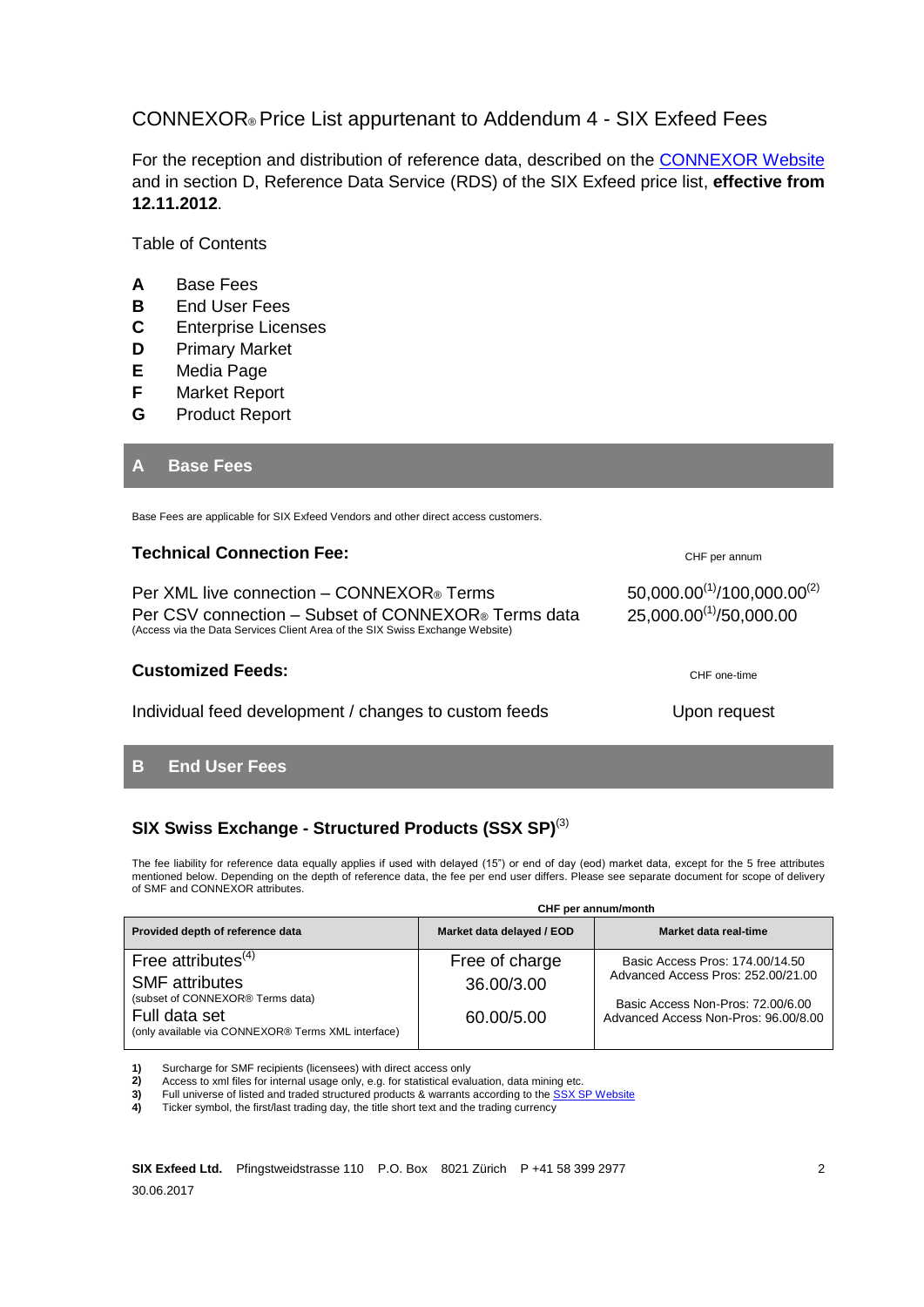# **C Enterprise Licenses**

License Fee based on the full universe of delayed end users in a closed user group environment reported by the vendor. The number of file pick-ups is unlimited; therefore the files can be picked-up multiple times without any additional charge

| Tier | <b>Number of users</b> | CHF per annum |
|------|------------------------|---------------|
|      | $< 500$ users          | 60,000.00     |
|      | $501 - 1,000$ users    | 100,000.00    |
| 3    | $1,001 - 5,000$ users  | 350,000.00    |
|      | $5,001 - 10,000$ users | 500,000.00    |
| 5    | More than 10,000 users | 700,000.00    |

### **For Redistribution on Public Websites:**

| <b>Packages</b> | License Fees based on services for public or private Website display<br>in combination with delayed market data                                                                                                                                                                                                                                                                                                                 | CHF per annum/month |
|-----------------|---------------------------------------------------------------------------------------------------------------------------------------------------------------------------------------------------------------------------------------------------------------------------------------------------------------------------------------------------------------------------------------------------------------------------------|---------------------|
| Light           | Including Ticker symbol, the first/last trading day, the title short text, the<br>trading currency, ISIN, Valor, Issuer Name, SSPA Code and Risk Rating<br>Class, Product Attribute, Product Style, Rating Class                                                                                                                                                                                                                | 24,000.00/2,000.00  |
| Termsheet+      | Including Ticker symbol, the first/last trading day, the title short text, the<br>trading currency, Ratio, Coupon, Product Class, Underlying Strike 1:<br>Value, Underlying Strike 1: Alias, Underlying Strike 2: Value, Underlying<br>Strike 2: Alias, Underlying Name, Underlying ISIN (single underlying only),<br>Termsheet Link: Primary, Termsheet Links: German, English, French plus<br>the fields of the Light package | 48,000.00/4,000.00  |
| Professional    | Please see separate document for a full description of the set of available<br>data fields for the Professional package that is described in the SMF -<br><b>Swiss Market Feed User Specifications</b>                                                                                                                                                                                                                          | 100,000.00/8,333.35 |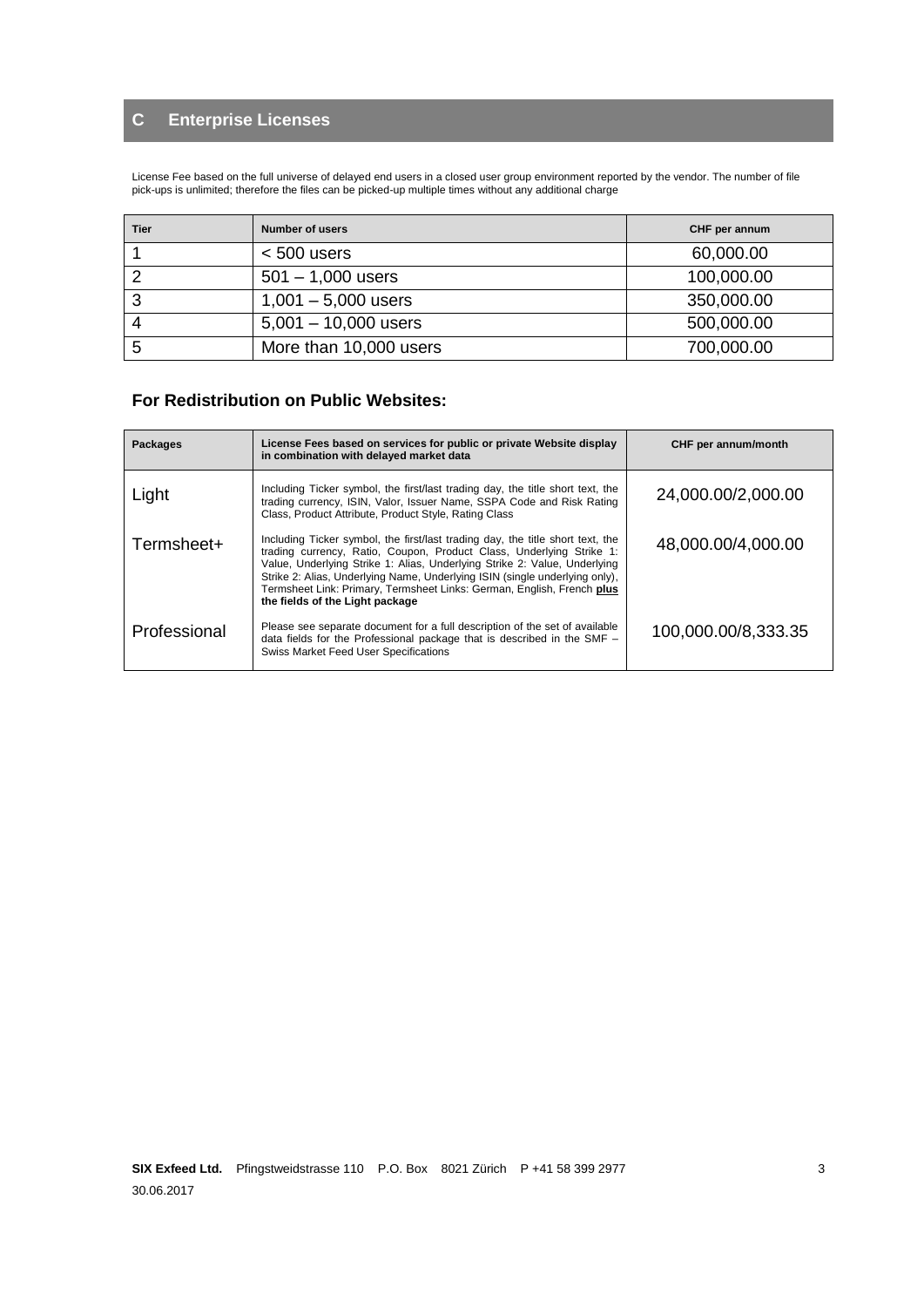#### **D Primary Market**

Covering reference data for all listed structured products traded on SSX SP, where issuer has provided information. CHF per annum/month

End User fee (closed user group, no public display) 120.00/10.00 Enterprise License (incl. public display) 36'000.00/3'000.00

## **E** Media Page<sup>5)</sup>

Service offering covers reference data for all listed structured products traded on SSX SP for media usage only (e.g. newspapers, magazines media portals etc.), where predefined content modules can be selected for print/online publications.

#### **Source: SIX Swiss Exchange - Structured Products**

- SSX SP Strategy Indices **Free of charge** Free of charge
- Buy-back Statistics/Ratio 18,000.00/1,500.00
	- Primary Market SSX SP Tables
		- Up to 20 products (monthly) 6,000.00/500.00
		- Complete universe 20,000.00/2,500.00
- Secondary Market SSX SP Tables (e.g. Turnover, Top Products etc.)
	- Up to 5 tables and 250 products (monthly) 6,000.00/500.00
	- Up to 20 tables and all products 100,000.00/8,333.35
- Own aggregated Index based on QQM 12,000.00/1,000.00

#### **Source: Derivative Partners (Logo[: www.payoff.ch\)](http://www.payoff.ch/)**

- Payoff Market Maker Index (PMMI) Free of charge
- Best buy selection (max. 10 underlyings, rotating) Free of charge
- Product of the week (selected by client or dp) 6,000.00/500.00
- dp Product Rating (displayed in tables, link to dp pay service)

#### **Technical Fees** (in addition to monthly license fees)

- One off (set-up) individual per client Upon request
- Data delivery via SIX Exfeed (SMF) 6) Free of charge
- Data delivery via Derivative Partners (csv/xls/xml; eMail/FTP) 6,000.00/500.00

CHF per annum/month

120.00/10.00

Free of charge

**<sup>5)</sup> Delivery options:** Daily, weekly, monthly in an agreed format (e.g. csv, excel, xml; via eMail, FTP or the Swiss Market Feed). The pricing is standardized for listed and predefined content modules. Client specific customization of standardized modules result in higher license fees. **Online:** Full quote URL-linkage to SSX SP [website](http://www.six-structured-products.com/en/latest-news/marktuebersicht) where possible. In addition prominent display of source with logo and short text (in particular for "free" modules),

**<sup>6)</sup>** Turnover and primary market products data only available via Derivative Partners.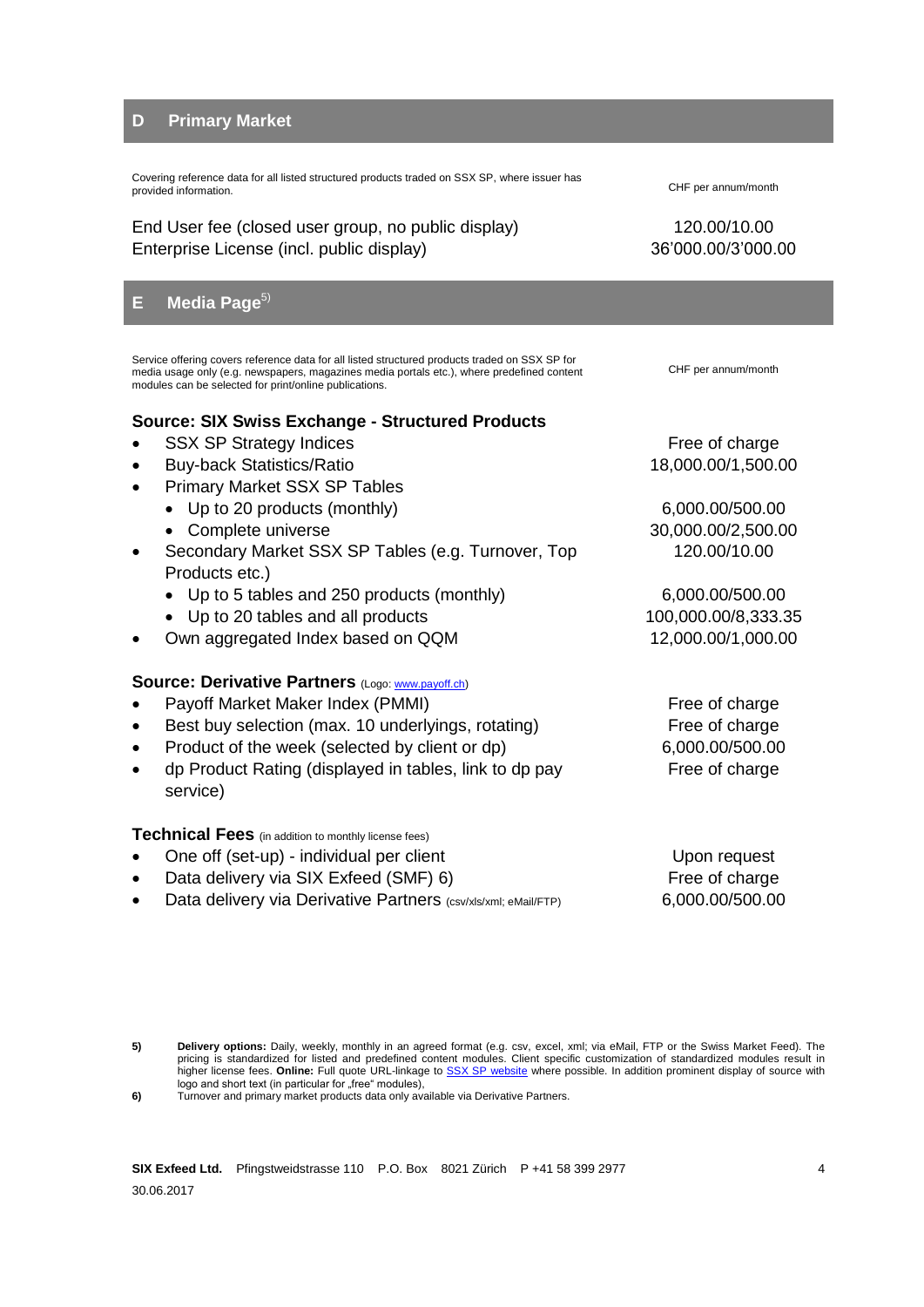# **F Market Report**

Coverage listed SSX SP instruments only.

- 
- Customized Report **Customized Report** 2001 12:30 The Upon request

#### **G Product Report**

Provided by Derivative Partners covering listed SSX SP instruments only.

- Standard Report **Standard Report** 2008 and 2008 and 2008 and 2008 and 2008 and 2008 and 2008 and 2008 and 2008 and 2008 and 2008 and 2008 and 2008 and 2008 and 2008 and 2008 and 2008 and 2008 and 2008 and 2008 and 2008 and
- Customized Report **Customized Report** Customized Report

CHF per annum/month

Standard Report 18,000.00/1,500.00

CHF per annum/month